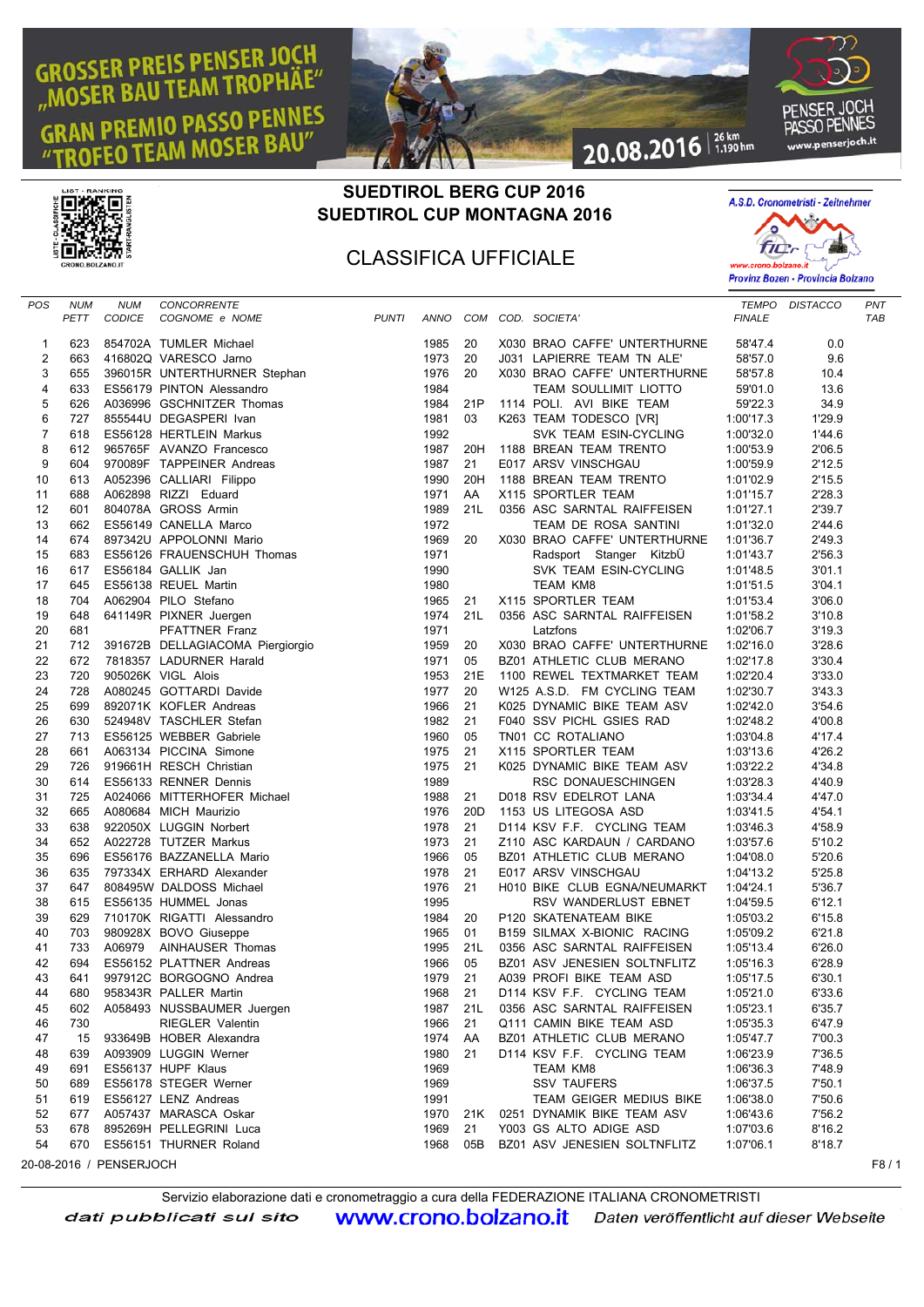|                  |                    |                             | <b>CONCORRENTE</b>                 |              |          |     |  |                                   |               | TEMPO DISTACCO |                   |
|------------------|--------------------|-----------------------------|------------------------------------|--------------|----------|-----|--|-----------------------------------|---------------|----------------|-------------------|
| POS              | <b>NUM</b><br>PETT | <b>NUM</b><br><b>CODICE</b> | COGNOME e NOME                     | <b>PUNTI</b> | ANNO     |     |  | COM COD. SOCIETA'                 | <b>FINALE</b> |                | PNT<br><b>TAB</b> |
|                  |                    |                             |                                    |              |          |     |  |                                   |               |                |                   |
| 55               | 739                |                             | 847590X BERNARD Nikolaus           |              | 1958     | 21K |  | 0251 DYNAMIK BIKE TEAM ASV        | 1:07'22.9     | 8'35.5         |                   |
| 56               | 736                |                             | 957784T UNTERPERTINGER Filipp      |              | 1972     | 21P |  | 1114 POLI. AVI BIKE TEAM          | 1:07'40.8     | 8'53.4         |                   |
| 57               | 729                |                             | 50015 REULLENS Yannick             |              | 1993     |     |  | SPORT EN MOEDIG GENK              | 1:07'47.0     | 8'59.6         |                   |
| 58               | 742                |                             | BAY5218 MEYER Markus               |              | 1975     |     |  | <b>TSV GAIMERSHEIM</b>            | 1:07'51.2     | 9'03.8         |                   |
| 59               | 737                | A6982                       | <b>KIRCHLER Gerhard</b>            |              | 1968     |     |  |                                   | 1:07'51.6     | 9'04.2         |                   |
| 60               | 643                |                             | ES56173 RAMA Nicola                |              | 1980     |     |  | SAN GIOVANNI VERONA               | 1:07'55.6     | 9'08.2         |                   |
| 61               | 632                |                             | 871678J BEDESCHI Alberto           |              | 1982     | 20  |  | J031 LAPIERRE TEAM TN ALE'        | 1:08'32.3     | 9'44.9         |                   |
| 62               | 735                |                             | 871068A PALMA Richard              |              | 1955     | 21K |  | 0251 DYNAMIK BIKE TEAM ASV        | 1:08'34.5     | 9'47.1         |                   |
| 63               | 642                |                             | A053418 DEMANEGA Arno              |              | 1981     | 21E |  | 1100 REWEL TEXTMARKET TEAM        | 1:08'45.2     | 9'57.8         |                   |
| 64               | 715                |                             | 894941J LAGEDER Theodor            |              | 1960     | 21E |  | 1100 REWEL TEXTMARKET TEAM        | 1:09'45.1     | 10'57.7        |                   |
| 65               | 740                |                             | 877144Z GIALDINI Ruggero           |              | 1950     | 02  |  | L103 77 GUIDIZZOLO                | 1:09'45.9     | 10'58.5        |                   |
| 66               | 673                |                             | ES56182 SACCOMAN Roberto           |              | 1970     | 05  |  | BZ01 ATHLETIC CLUB MERANO         | 1:10'01.4     | 11'14.0        |                   |
| 67               | 649                |                             | 787074U HOFER Franz                |              | 1973     | 21L |  | 0356 ASC SARNTAL RAIFFEISEN       | 1:10'06.2     | 11'18.8        |                   |
| 68               | 684                |                             | 892066N BERNARD Manfred            |              | 1970     | 21E |  | 1100 REWEL TEXTMARKET TEAM        | 1:10'51.8     | 12'04.4        |                   |
| 69               | 660                |                             | ES56156 BACHER Egon                |              | 1974     |     |  | <b>RSV RATSCHINGS</b>             | 1:11'03.9     | 12'16.5        |                   |
| 70               | 685                |                             | 892075P BERNARD Josef              |              | 1970     | 21E |  | 1100 REWEL TEXTMARKET TEAM        | 1:11'22.1     | 12'34.7        |                   |
| 71               | 710                |                             | ES56186 MOLL Markus                |              | 1961     |     |  | ARBOE BIKE POINT INNSBR           | 1:11'41.9     | 12'54.5        |                   |
| 72               | 741                |                             | 602160J ROVERSELLI Sergio          |              | 1960     | 02  |  | L103 77 GUIDIZZOLO                | 1:11'45.6     | 12'58.2        |                   |
| 73               | 734                |                             | 868039A PROSSLINER Walter          |              | 1962     | 21K |  | 0251 DYNAMIK BIKE TEAM ASV        | 1:12'05.5     | 13'18.1        |                   |
| 74               | 669                |                             | A044033 NIEDEREGGER Markus         |              | 1969     | 21  |  | E017 ARSV VINSCHGAU               | 1:12'07.1     | 13'19.7        |                   |
| 75               | 676                |                             | 885334Q BEATRICI Luigi             |              | 1967     | 20  |  | X030 BRAO CAFFE' UNTERTHURNE      | 1:12'56.1     | 14'08.7        |                   |
| 76               | 692                |                             | 852671G THURNER Erich Karl         |              | 1964     | 21L |  | 0356 ASC SARNTAL RAIFFEISEN       | 1:13'24.7     | 14'37.3        |                   |
| 77               | 707                |                             | 870774M CARESIA Patrizio           |              | 1964     | 20  |  | D115 US LITEGOSA ASD              | 1:14'00.1     | 15'12.7        |                   |
| 78               | 711                |                             | ES56150 HUBER Peter                |              | 1959     | 05  |  | BZ01 ASV JENESIEN SOLTNFLITZ      | 1:14'13.0     | 15'25.6        |                   |
| 79               | 13                 |                             | A034623 RAOSS Paola                |              | 1967     | 20  |  | X030 BRAO CAFFE' UNTERTHURNE      | 1:15'10.1     | 16'22.7        |                   |
| 80               | 723                |                             | ES56124 COMI Adriano               |              | 1949     |     |  | CS09 CIRC. AZIEND. CASSA RIS      | 1:15'25.5     | 16'38.1        |                   |
| 81               | 5                  |                             | ES56180 SCHOLLERER Kristina        |              | 1993     |     |  | RSV GOETTING-BRUCKMUEHL           | 1:15'34.8     | 16'47.4        |                   |
| 82               | 686                |                             | ES55635 PETER Karl Roland          |              | 1968     |     |  | RSV SEEROSE FRIEDRICHHA           | 1:15'39.4     | 16'52.0        |                   |
| 83               | 679                |                             | ES56148 THURNER Peter              |              | 1970     |     |  | <b>HOBBYFAHRER</b>                | 1:15'54.9     | 17'07.5        |                   |
| 84               | 700                |                             | A008675 DEGIAMPIETRO Graziano      |              | 1964     | 20  |  | V034 RACING TEAM FIEMME E FA      | 1:15'55.9     | 17'08.5        |                   |
| 85               | 731                |                             | A04942 FLARER Stephan              |              | 1971     | 21  |  | <b>BAD SCHOERGAU</b>              | 1:16'23.2     | 17'35.8        |                   |
| 86               | 697                |                             | ES56146 ZOZIN Helmuth              |              | 1964     | 21  |  | <b>BAD SCHOERGAU</b>              | 1:16'26.4     | 17'39.0        |                   |
| 87               | -11                |                             | ES56132 KEINATH Silke              |              | 1976     |     |  | BODELSHAUSEN TEAM RENNS 1:16'41.8 |               | 17'54.4        |                   |
| 88               | 732                |                             | A04941 INNEREBNER Alfons           |              | 1962     | 21L |  | 0356 ASC SARNTAL RAIFFEISEN       | 1:17'27.7     | 18'40.3        |                   |
| 89               | 627                |                             | 995249H GUFLER Alexander           |              | 1983     | 21  |  | W115 SC MERAN ZORZI KÄLTET.       | 1:19'35.9     | 20'48.5        |                   |
| 90               | 10                 |                             | 933765X VIGL Edith                 |              | 1971     | 21L |  | 0356 ASC SARNTAL RAIFFEISEN       | 1:19'45.0     | 20'57.6        |                   |
| 91               | 702                |                             | ES56181 SCHOLLERER Georg           |              | 1962     |     |  | RSV GOETTING-BRUCKMUEHL           | 1:20'18.4     | 21'31.0        |                   |
| 92               | 693                |                             | 984680T GROSS Manfred              |              | 1962     | 21L |  | 0356 ASC SARNTAL RAIFFEISEN       | 1:20'27.0     | 21'39.6        |                   |
| 93               | 636                |                             | ES56141 OPITZ Tobias               |              | 1981     |     |  | <b>BAD SCHOERGAU</b>              | 1:20'42.3     | 21'54.9        |                   |
| 94               | 666                |                             | 721042Z OBERKALMSTEINER Hansjorg   |              | 1972     | 21  |  | N113 WILD BORN BIKER POWERED      | 1:21'20.9     | 22'33.5        |                   |
|                  |                    |                             |                                    |              |          |     |  |                                   |               |                |                   |
| 95               | 719                |                             | 480584J DEMETZ Guido               |              | 1954     | 21U |  | 0025 ASV RODES GHERDEINA          | 1:21'59.3     | 23'11.9        |                   |
| 96               | 651                |                             | ES56145 PAVONI Cesare              |              | 1974     | 06V |  | R012 A.S.D. AVESANI               | 1:22'09.7     | 23'22.3        |                   |
| 97               | 738                | A06983                      | <b>HOFER Christian</b>             |              | 1944     | 21L |  | 0356 ASC SARNTAL RAIFFEISEN       | 1:24'58.0     | 26'10.6        |                   |
| 98               | 7                  |                             | ES56183 PICCARDO Tea               |              | 1992     | 03  |  | Y264 TINKY LADIES PINARELLO       | 1:25'15.7     | 26'28.3        |                   |
| 99               | 16                 |                             | MINARSKI Melanie                   |              | 1969     |     |  |                                   | 1:26'37.5     | 27'50.1        |                   |
| 100              | 17                 |                             | A06980 MARASCA Isabel              |              | 1998     | 21K |  | 0251 DYNAMIK BIKE TEAM ASV        | 1:27'03.7     | 28'16.3        |                   |
| 101              | 705                |                             | ES56142 ABELE Marcus               |              | 1966     | 21  |  | <b>BAD SCHOERGAU</b>              | 1:28'47.3     | 29'59.9        |                   |
| 102              | 6                  |                             | A097543 BADER Sarah                |              | 1980     | 21  |  | X115 SPORTLER TEAM                | 1:30'57.4     | 32'10.0        |                   |
| 103              |                    |                             | 714 A094527 THALER Hermann         |              | 1961     | 21D |  | 0188 RV EDELROT LANA              | 1:32'20.9     | 33'33.5        |                   |
| 104              | 653                |                             | 854202D PERATHONER Guenther        |              | 1972     | 21U |  | 0025 ASV RODES GHERDEINA          | 1:32'25.2     | 33'37.8        |                   |
| 105              |                    |                             | 717 ES56185 MAYREGGER Guenther     |              | 1956     |     |  | ARBOE RTC INNTAL                  | 1:42'35.0     | 43'47.6        |                   |
| 106              | 634                |                             | 922505R OBEXER Arnold              |              | 1978 21L |     |  | 0356 ASC SARNTAL RAIFFEISEN       | 1:45'48.3     | 47'00.9        |                   |
| 107              | 724                |                             | A052814 SOZZI Silvano              |              | 1941     | -21 |  | A100 ZANOLINI BIKE TEAM ASD       | 2:26'28.6     | 1:27'41.2      |                   |
| ISCRITTI         |                    | - 114<br>.                  |                                    |              |          |     |  |                                   |               |                |                   |
| NON PARTITI<br>7 |                    |                             |                                    |              |          |     |  |                                   |               |                |                   |
|                  |                    |                             | 620 A099512 UNTERKALMSTEINER Armin |              | 1982 21L |     |  | 0356 ASC SARNTAL RAIFFEISEN       |               |                |                   |
|                  | 621                |                             | ES56172 NATALE Manuel              |              | 1982     |     |  | ARBOE BIKE POINT INNSBR           |               |                |                   |
|                  | 622                |                             | 627769Q CASNA Loris                |              | 1985     | 20  |  | X030 BRAO CAFFE' UNTERTHURNE      |               |                |                   |
|                  | 624                |                             | 896596B BERGAMO Daniele            |              | 1984     | 20  |  | X030 BRAO CAFFE' UNTERTHURNE      |               |                |                   |
|                  | 625                |                             | 897755S MAGANZINI Paolo            |              | 1984     | 20  |  | L126 ISOLPI RACING TEAM           |               |                |                   |
|                  | 701                |                             | 892724N WIEDENHOFER Ulrich         |              | 1966     | 21E |  | 1100 REWEL TEXTMARKET TEAM        |               |                |                   |
|                  |                    |                             |                                    |              |          |     |  |                                   |               |                |                   |

718 334810Y KOCH Alois 1953 21 E017 ARSV VINSCHGAU

NON ARRIVATI .. 0

20-08-2016 / PENSERJOCH F8 / 2